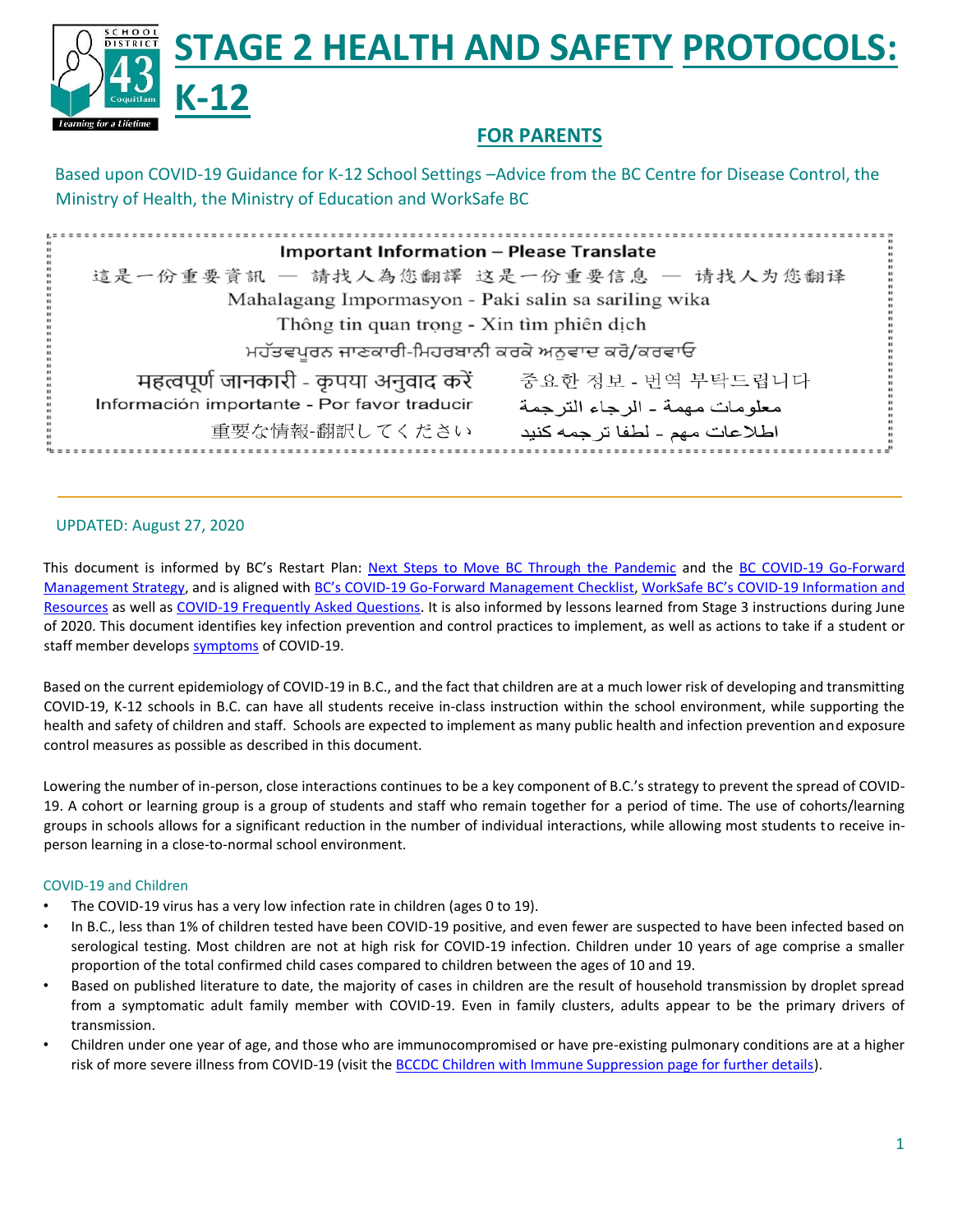- o Children who are at higher risk of severe illness from COVID-19 can still receive in-person instruction. Parents and caregivers are encouraged to consult with their health-care provider to determine their child's level of risk. Additional information is available here.
- Children typically have much milder symptoms of COVID-19, if any. They often present with low-grade fever and a dry cough.

### COVID-19 and Schools

- There is limited evidence of confirmed transmission within school settings. This is partially due to wide-spread school closures worldwide at the onset of the pandemic to help prevent the spread of COVID-19.
	- In documented cases, there was typically minimal spread beyond the index case, though isolated outbreaks have been reported.
- Children do not appear to be the primary drivers of COVID-19 spread in schools or in community settings.
- Schools and childcare facility closures have significant negative mental health and socioeconomic impacts on vulnerable children and families.

This information is based on the best evidence currently available. It will be updated as new information becomes available.

### Public Health Measures

### Mass Gatherings

The Provincial Health Officer's [Order for Mass Gathering Events](https://www2.gov.bc.ca/assets/gov/health/about-bc-s-health-care-system/office-of-the-provincial-health-officer/covid-19/covid-19-pho-order-gatherings-events.pdf) [p](https://www2.gov.bc.ca/assets/gov/health/about-bc-s-health-care-system/office-of-the-provincial-health-officer/covid-19/covid-19-pho-order-gatherings-events.pdf)rohibits the gathering of more than 50 people for the purpose of an event. This order does not apply to schools. It is focused on one-time events where people gather and where control measures may be hard to implement.

### Case Finding, Contact Tracing and Outbreak Management

Active testing of anyone with cold, influenza or COVID-19-like symptoms, even mild ones, helps identify cases early in the course of their disease. When a person is confirmed as positive for COVID-19, significant efforts are undertaken to determine if they are part of a cluster of cases or part of a local outbreak, and whether others in close contact with them are at risk for infection. Not everyone who has been in contact with a confirmed COVID-19 case is determined to be a close contact. Public health professionals determine who is considered a close contact.

When a person is confirmed by public health as positive for COVID-19, significant efforts are undertaken to determine if they are part of a cluster of cases or part of a local outbreak. Specific public health measures are implemented in facilities where an outbreak occurs to prevent further transmission of COVID-19 and keep others safe.

If a staff member or student in a school is confirmed by public health as positive for COVID-19, public health will work with the school administration to determine what actions should be taken, including if any staff or students who have been in contact with that person need to self-isolate, and if the families of staff and students should be notified.

#### Self-isolation and Quarantine

Students and staff with cold, influenza, or COVID-19 like symptoms should stay home, self-isolate, and be assessed by a health-care provider. Testing is recommended for anyone with these symptoms, even mild ones.

Self-isolation is also advised for those who are considered a close contact of a confirmed case. Public health staff identify and notify close contacts of a confirmed case. Quarantine is a term typically reserved for people who return from travel outside the country, who are at risk of developing COVID-19.

#### Self-Isolation for International Travellers Returning to B.C.

All students and staff who have travelled outside of Canada are required to self-isolate for 14 days under both provincial and federal orders. This includes students who are attending school from abroad. Additional information is availabl[e here.](https://www2.gov.bc.ca/gov/content/safety/emergency-preparedness-response-recovery/covid-19-provincial-support/self-isolation-on-return)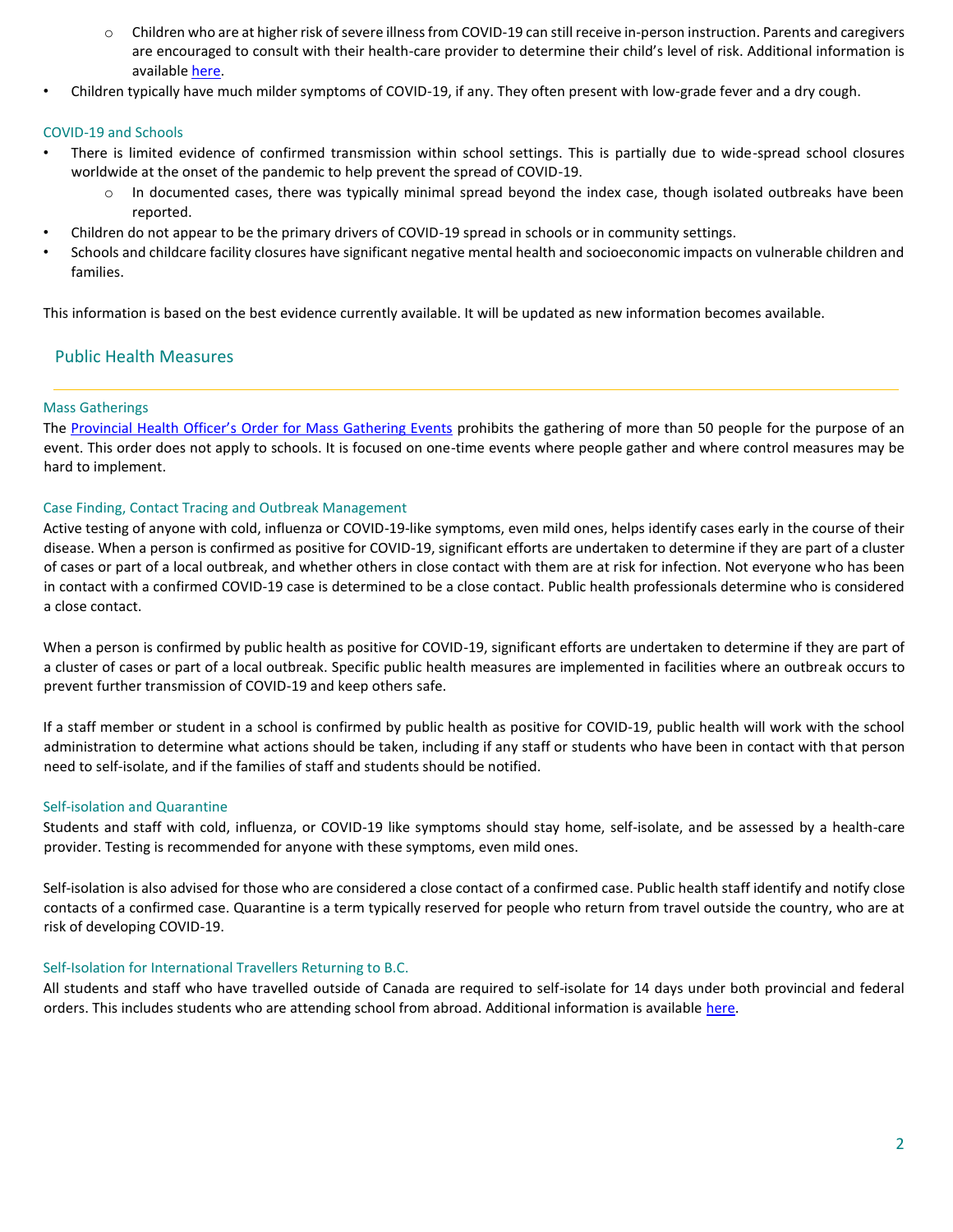#### Cleaning and Disinfection

Regular cleaning and disinfection are essential to preventing the transmission of COVID-19 from contaminated objects and surfaces. Schools should be cleaned and disinfected in accordance with the BCCDC'[s Cleaning and Disinfectants for Public Settings](http://www.bccdc.ca/Health-Info-Site/Documents/CleaningDisinfecting_PublicSettings.pdf) [do](http://www.bccdc.ca/Health-Info-Site/Documents/CleaningDisinfecting_PublicSettings.pdf)cument.

This includes:

- General cleaning and disinfecting of the premises at least **once every 24 hours.**
- Cleaning and disinfecting of frequently-touched surfaces at least **twice every 24 hours.**
- Clean and disinfect any surface that is visibly dirty.
- Use common, commercially-available detergents and disinfectant products and closely follow the instructions on the label.
	- o See Health Canada's list of [hard-surface disinfectants for use against coronavirus \(COVID-19\)](https://www.canada.ca/en/health-canada/services/drugs-health-products/disinfectants/covid-19/list.html) [f](https://www.canada.ca/en/health-canada/services/drugs-health-products/disinfectants/covid-19/list.html)or specific brands and disinfectant products.
- Limit frequently-touched items that are not easily cleaned.
- Empty garbage containers daily.
- Wear disposable gloves when cleaning blood or body fluids (e.g., runny nose, vomit, stool, urine). Wash hands before wearing and after removing gloves.

There is no evidence that the COVID-19 virus is transmitted via textbooks, paper or other paper-based products.

### Traffic Flow / Physical Barriers

Floor markings and posters will be used to address traffic flow throughout the school. Barriers may be installed in places where physical distance cannot regularly be maintained and where a person is interacting with numerous individuals outside of a cohort or learning group.

### Administrative Measures

Reducing the number of in-person, close interactions an individual has in a day with different people helps to prevent the spread of COVID-19. This can be accomplished in K-12 school settings through two different but complementary approaches: cohorts/learning groups and physical distancing.

- A cohort/learning group is a group of students and staff who remain together throughout a school term.
- Physical distancing is maintaining a distance of two metres between two or more people.

### Cohorts/Learning Group

Cohorts/learning groups reduce the number of in-person, close interactions a person has in school without requiring physical distancing to consistently be practiced.

- In **elementary and middle schools,** a cohort/learning group can be composed of up to **60** people.
- In **secondary schools**, a cohort/learning group can be composed of up to **120** people.
- Cohorts/learning groups can be composed of students and staff.

Cohorts/learning groups are smaller in elementary and middle schools due to the recognition that younger children are less able to consistently implement personal measures such as hand hygiene, reducing physical contact and recognizing and articulating symptoms of illness.

Cohorts/learning groups are larger in secondary schools due to the increased ability of children in that setting to be able to consistently minimize physical contact, practice hand hygiene, ensure physical distance where necessary and recognize and articulate symptoms of illness.

Within the cohort/learning group minimal physical contact should be encouraged, but a two-metre physical distance does not need to be maintained.

Consistent seating arrangements are encouraged within cohorts/learning groups where practical. This can assist public health should contact tracing need to occur.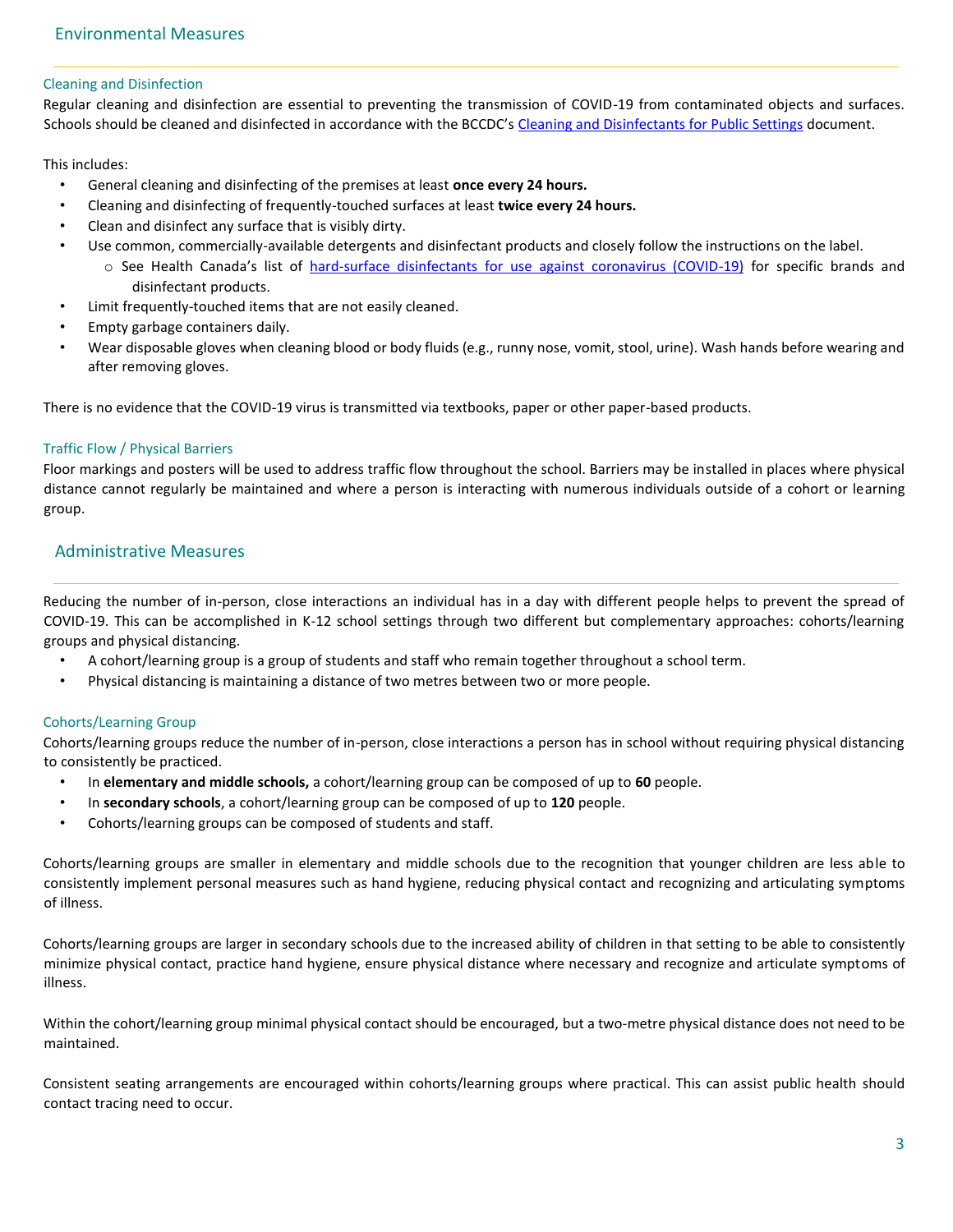School administrators should keep up-to-date lists of all members of a cohort/learning group to share with public health should contact tracing need to occur.

It is likely that cohort/learning group arrangement will decrease flexibility for staff and students and may impact the delivery of instruction.

### Interacting with Cohorts/Learning Groups

Schools will minimize the number of adults (staff and others) who interact with cohorts/learning groups they do not belong to.

In elementary and middle schools, we will see strict learning group arrangement, below the number of people recommended by Public Health. In secondary schools we will typically see numbers lower than the recommended amount due to learning group configuration, physical distancing, and reduced density.

During break times (e.g. recess, lunch), students may want to socialize with peers in different cohorts/learning groups.

- In **elementary schools**, students can socialize with peers in different cohorts/learning groups if they are outdoors and can minimize physical contact or if they are indoors and can maintain physical distance.
- In **middle and secondary schools**, students can socialize with peers in different cohorts/learning groups if they can maintain physical distance. Students must maintain physical distance when socializing with peers in different cohorts/learning groups.

### School Gatherings

School gatherings will be limited as much as practicably possible and will happen minimally within the cohort/learning group.

### Physical Distancing

Due to physical space limitations it may be necessary to reduce the number of individuals within secondary schools at any given time to ensure that physical distance can be maintained when required. This may result in a hybrid in person/remote learning arrangement in some instances.

### Other Strategies

The following strategies will be implemented wherever possible in the K-12 school setting:

- Avoid close greetings (e.g., hugs, handshakes).
- Encourage students and staff to not touch their faces.
- Spread people out as much as is practical.
- Strategies that prevent crowding at pick-up and drop-off times, lunch and recess.
- Take students outside more often.
- Ensure appropriate hand hygiene practices before and after outdoor play.
- Incorporate more individual activities or activities that encourage greater space between students and staff.  $\circ$  For elementary students, adapt group activities to minimize physical contact and reduce shared items. o For middle and secondary students, minimize group activities and avoid activities that require physical contact.
- Parents, caregivers, health-care providers, volunteers and other non-staff adults (e.g. visitors) entering the school should be prioritized to those supporting activities that are of benefit to student learning and wellbeing (e.g. teacher candidates, immunizers, meal program volunteers, etc.).
- All visitors should confirm they have completed the requirements of a daily health check before entering and will sign in at the office and wear a mask.
- Schools will keep a list of the date, names and contact information for all visitors who enter the school.
- Limit the amount of visitors to the school.

### Extracurricular Activities

Extracurricular activities including sports, arts or special interest clubs can occur if physical distance can be maintained between members of different cohorts/learning groups and reduced physical contact is practiced by those within the same cohort/learning group. Sporting bodies have developed recommendations for each stage of the plan.

Inter-school events including competitions, tournaments and festivals, will not occur at this time. This will be re-evaluated in mid-fall 2020.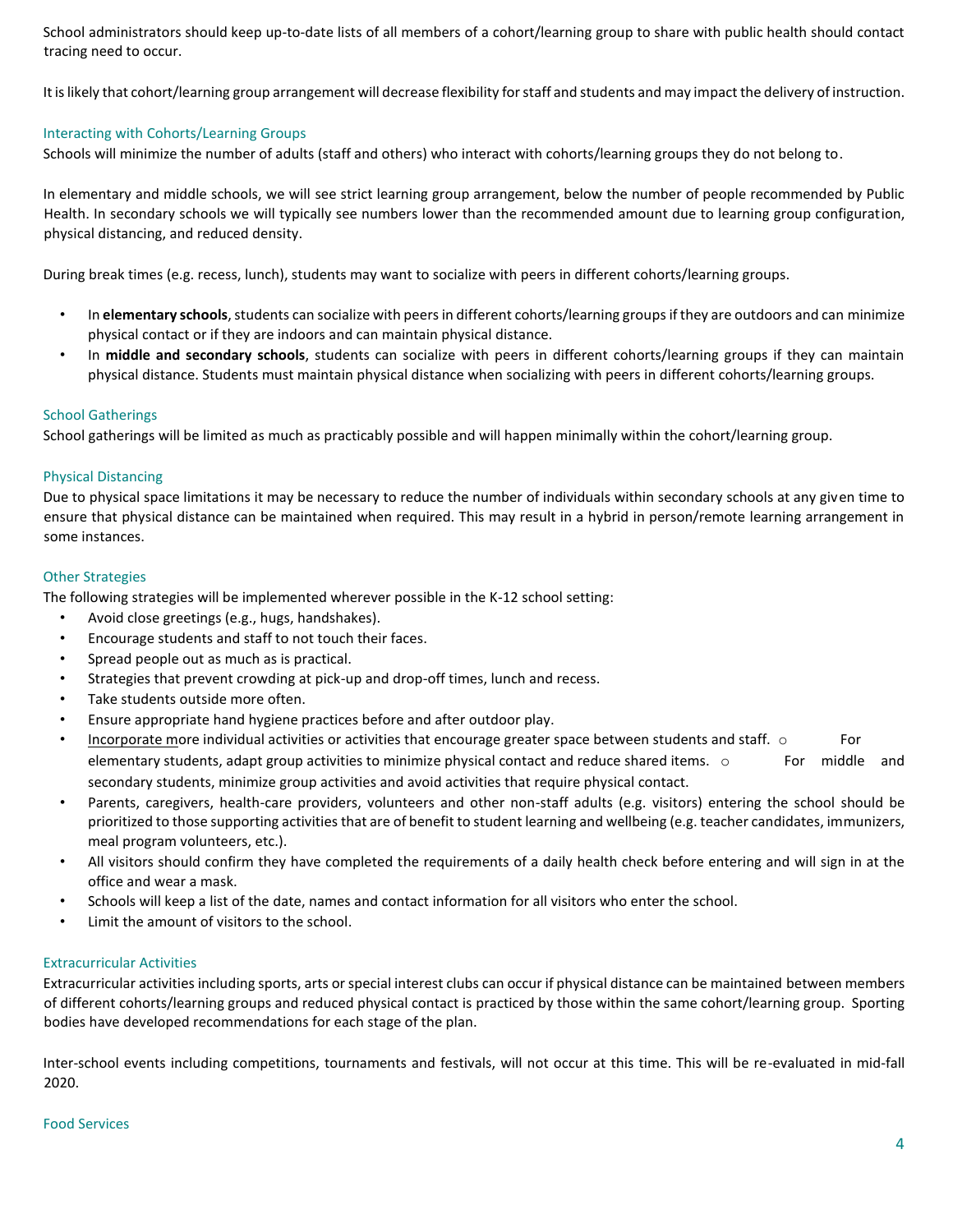Schools can continue to include food preparation as part of learning and provide food services, including for sale and meal programs.

- If food is prepared as part of learning and is consumed by the student(s) who prepared it, no additional measures beyond those articulated in this document and normal food safety measures and requirements need to be implemented (e.g. FOODSAFE trained staff, a food safety plan, etc.).
- Food prepared within or outside a school for consumption by people other than those that prepared it (including for sale), will do so by using that th[e WorkSafe BC Restaurants, cafes, pubs, and nightclubs: Protocols for returning to operation](https://www.worksafebc.com/en/about-us/covid-19-updates/covid-19-returning-safe-operation/restaurant-cafes-pubs)
- Schools will not allow homemade food items to be made available to other students at this time (e.g. birthday treats, bake sale items).

Food and beverages should not be shared.

### Personal Measures

### Stay Home When Sick

- Any student, staff or other person within the school who has symptoms of COVID-19 **OR** travelled outside Canada in the last 14 days **OR** was identified as a close contact of a confirmed case or outbreak **must stay home and self-isolate**, including children of essential service workers.
- Any student, staff, or other person within the school who has cold, influenza, or COVID-19-like symptoms should seek assessment by a health-care provider.
	- o Students or staff may still attend school if a member of their household has cold, influenza, or COVID19-like symptoms, provided the student/staff is asymptomatic. It is expected the symptomatic household member is seeking assessment by a health-care provider.
	- $\circ$  Students and staff who experience seasonal allergies or other COVID-19-like symptoms, which are related to an existing condition can continue to attend school when they are experiencing these symptoms as normal. If they experience any change in symptoms they should seek assessment by a health-care provider.
- Parents and caregivers must assess their child daily for symptoms of common cold, influenza, COVID-19, or other infectious respiratory disease before sending them to school.
	- o **If a child has any symptoms, they must not go to school**.
- Staff and other adults must assess themselves daily for symptoms of common cold, influenza, or COVID-19 prior to entering the school.
	- o **If staff or any adult has any symptoms, they must not enter the school.**
- Those unsure of if they or a student should self-isolate or be tested for COVID-19 should be directed to use th[e BC COVID-19](https://bc.thrive.health/) [Self-](https://bc.thrive.health/)[Assessment Tool.](https://bc.thrive.health/) 
	- $\circ$  They can also be advised to contact 8-1-1, a family physician or nurse practitioner to be assessed for COVID19 and other infectious respiratory diseases.
	- $\circ$  If concerned, they can be advised to contact the local public health unit to seek further guidance.
- There is no role for screening students or staff for symptoms, checking temperatures, or COVID-19 testing. Such activities are reserved for health-care professionals.

*An information sheet on what to do if a student or staff member becomes ill at school is included as Appendix C.* 

### Hand Hygiene

Rigorous hand washing with plain soap and water is the most effective way to reduce the spread of illness. Both students and staff can pick up and spread germs from objects, surfaces, food and people. Everyone should practice diligent hand hygiene. Parents and staff can teach and reinforce these practices among students.

### **How to practice diligent hand hygiene:**

- Wash hands with plain soap and water for at least 20 seconds. Antibacterial soap is not needed for COVID-19.
- Temperature does not change the effectiveness of washing hands with plain soap and water.
- If sinks are not available (e.g., students and staff are outdoors), use alcohol-based hand rub containing at least 60% alcohol.
- If hands are visibly soiled, alcohol-based hand rub may not be effective at eliminating microbes. Soap and water are preferred when hands are visibly dirty. If it is not available, use an alcohol-based hand wipe followed by alcohol-based hand rub.
- To learn about how to perform hand hygiene, please refer to the BCCDC'[s hand washing poster.](http://www.bccdc.ca/Health-Professionals-Site/Documents/COVID19_Handwashing%20Poster_MD%20offices.pdf)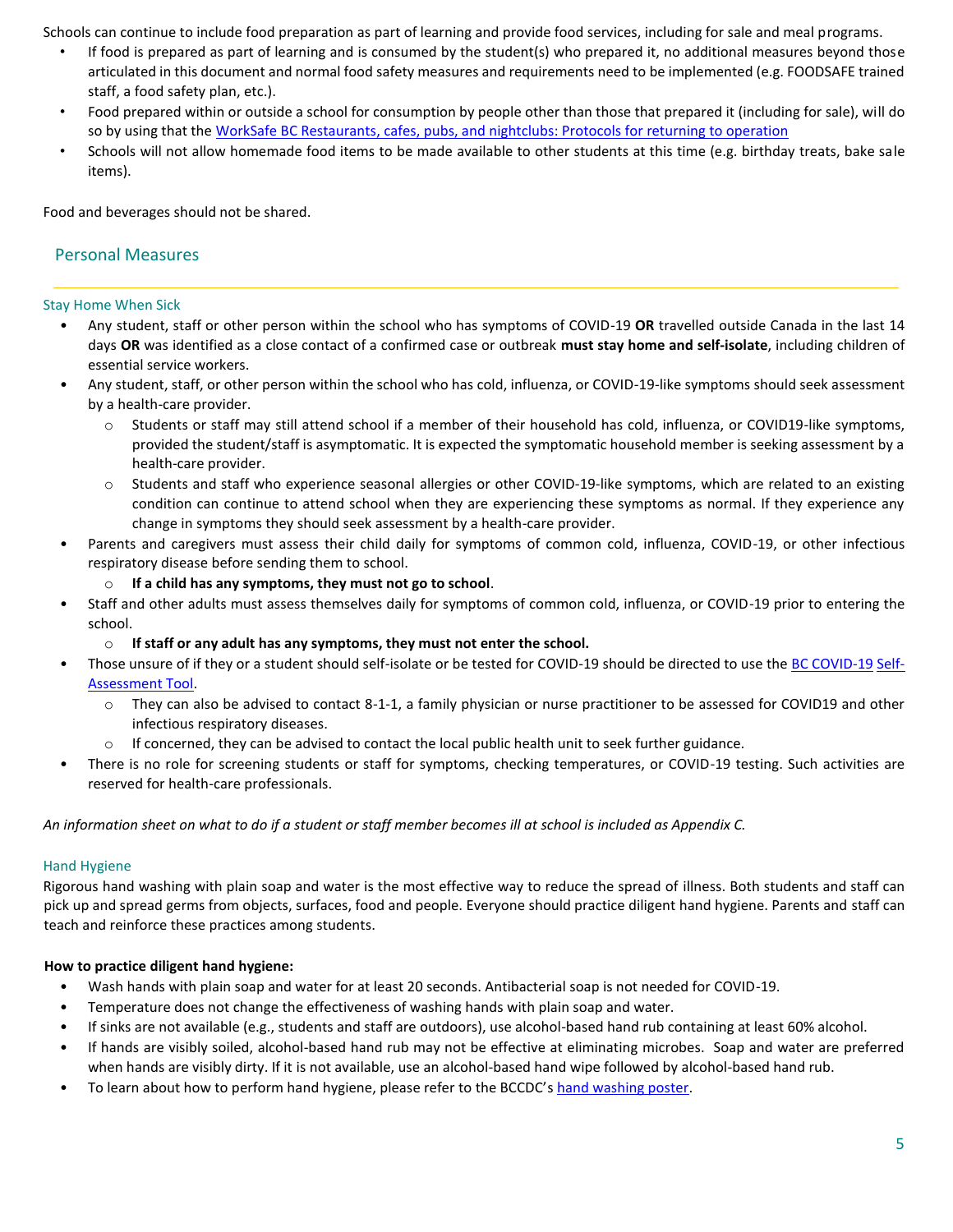*An information sheet on when students and staff should practice hand hygiene is included as Appendix B.* 

### Respiratory Etiquette

Students and staff should:

- Cough or sneeze into their elbow or a tissue. Throw away used tissues and immediately perform hand hygiene.
- Refrain from touching their eyes, nose, or mouth with unwashed hands.
- Refrain from sharing any food, drinks, unwashed utensils, cigarettes, or vaping devices. Parents and staff can teach and reinforce these practices among students.

### Personal Protective Equipment (PPE)

### Non-Medical Masks

Non-medical masks are required to be used in situations where a person cannot maintain physical distance and is in close proximity to a person outside of their learning group or household.

Students and staff in middle and secondary school are required to wear non-medical masks in high traffic areas such as buses and in common areas such as hallways, anytime outside of their learning group where physical distancing cannot be maintained, or unless a medical condition prevents them from wearing a mask.

**Non-medical masks are not recommended for elementary school students due to the increased likelihood they will touch their face and eyes, as well as require assistance to properly put on and take off their masks (requiring increased close personal contact from school staff.)** 

Wearing a non-medical mask, face covering, or face shield in schools outside of the circumstances outlined above is a personal choice for students and adults. It is important to treat people wearing masks with respect. There must be no crowding, gathering, or congregating of people from different learning groups, even if non-medical masks are worn.

**Wearing non-medical masks at all times in school is not recommended as there are multiple, more effective infection prevention and exposure control measures in place, such as:** 

- **Ensuring students and staff stay home when they are sick or required o self-isolate, including ensuring everyone entering the school performs a daily health check;**
- **Enhanced cleaning and disinfection;**
- **Placing students and staff into consistent groupings of people (learning groups);**
- **Adapting learning environments to maximize the use of space;**
- **Ensuring physical distance can be maintained between learning groups; and**
- **Frequent hand hygiene**

**These measures provide multiple layers of protection that reduced the risk of transmission.** 

Staff providing health care services and other health care providers are required to wear a mask when working in close proximity with students. If they are not already part of the students learning group.

Parents and caregivers of children who are considered at higher risk of severe illness due to COVID-19 are encouraged to consult with their health care provider to determine their child's level of risk.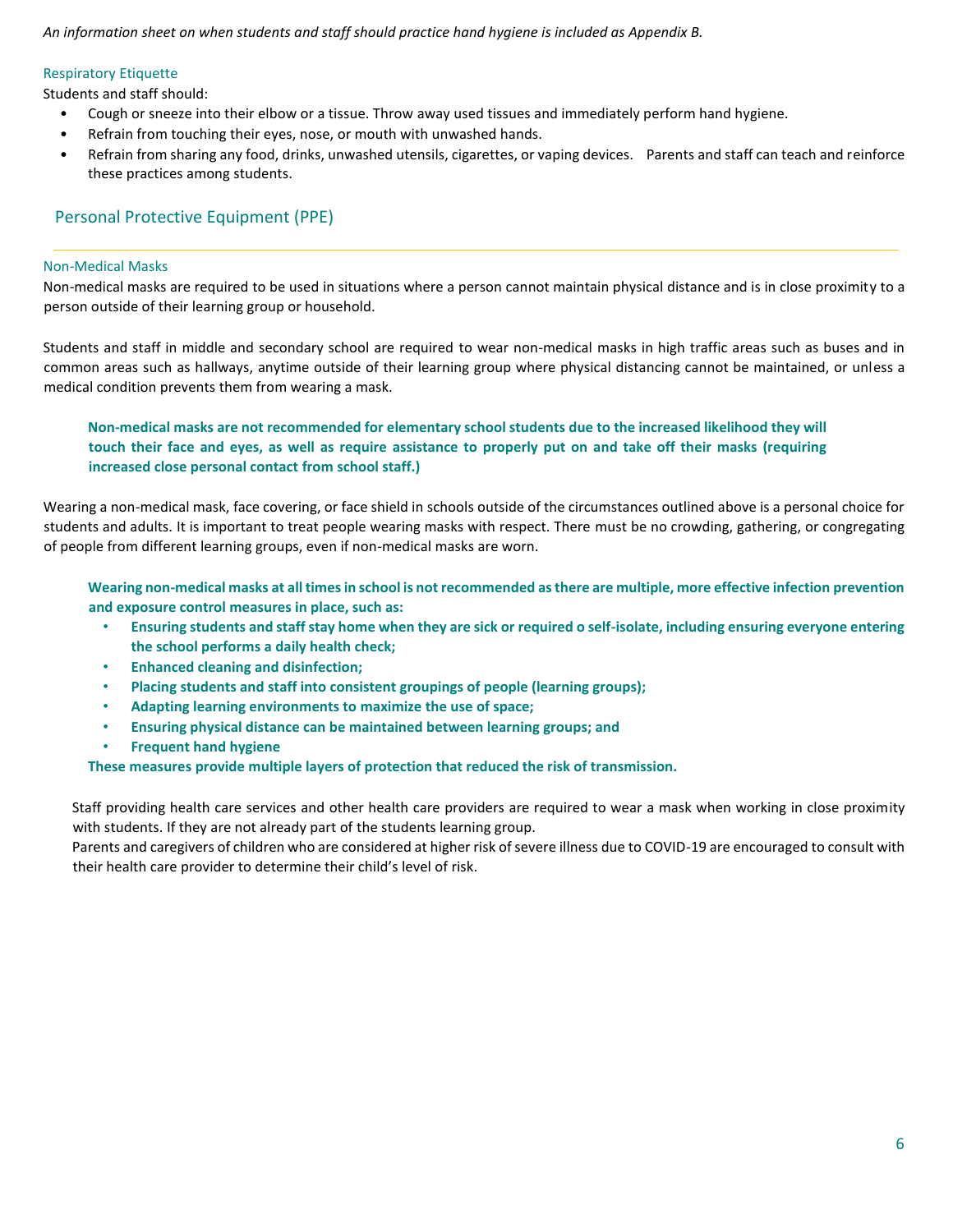# Appendix A: Summary of School-Based Control Measures



# Appendix B: When to Perform Hand Hygiene at School

## When Students Should Perform Hand Hygiene:

- When they arrive at school.
- Before and after any breaks (e.g., recess, lunch).
- Before and after eating and drinking (excluding drinks kept at a students desk or locker).
- Before and after using an indoor learning space used by multiple learning groups (e.g. the gym, music room, science lab, etc.).
- After using the toilet.
- After sneezing or coughing into hands.
- Whenever hands are visibly dirty.

# Appendix C: What to do if a Student Develops Symptoms

# If a Student Develops Any Symptoms of Illness

### **Parents or caregivers must keep the student at home IF STUDENT DEVELOPS SYMPTOMS AT SCHOOL:**

### **Staff must take the following steps:**

- 1. Immediately separate the symptomatic student from other in a supervised area.
- 2. Contact the student's parent or caregiver to pick them up as soon as possible.
- 3. Where possible, maintain a 2-metre distance from the ill student. If not possible, staff should wear a non-medical mask or face covering if available and tolerated or use a tissue to cover their nose and mouth.
- 4. Provide the student with a non-medical mask or tissues to over their coughs or sneezes. Throw away used tissues as soon as possible and perform hand hygiene.
- 5. Avoid touching the students body fluids (e.g. mucous, saliva). If you do, practice diligent hand hygiene.
- 6. Once the student is picked up, practice diligent hand hygiene.
- 7. Staff responsible for facility cleaning must clean and disinfect the space where the student was separated and any areas recently used by them (e.g., classroom, bathroom, common areas).

Parents or caregivers must pick up their child as soon as possible if they are notified their child is ill.